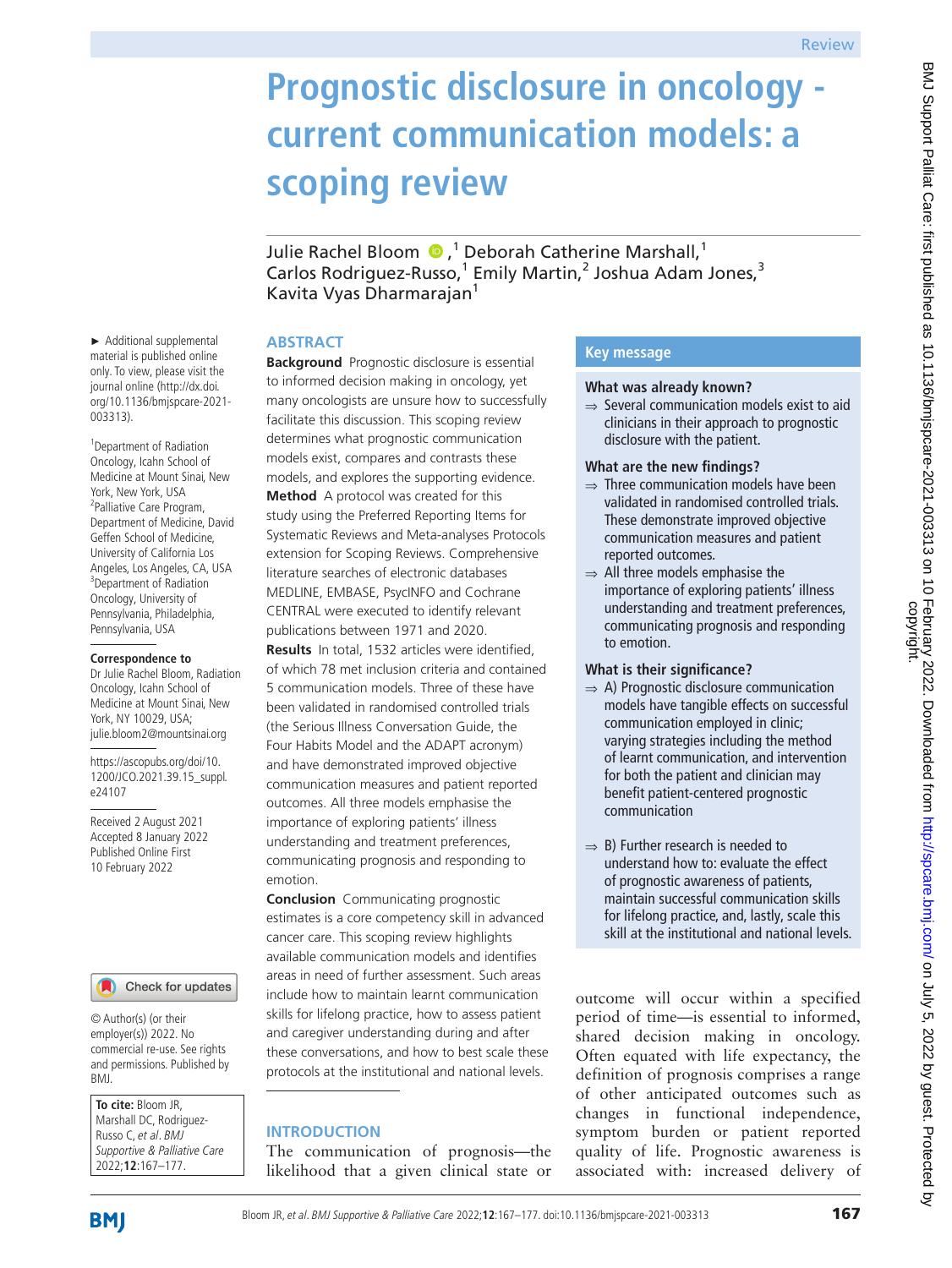goal-concordant care; improved patient mental health, patient quality of life and caregiver bereavement; decreased healthcare costs and fewer non-beneficial end-of-life measures. $1-5$  Yet it is estimated that only half of all patients with advanced cancer are aware of their prognosis, even as they approach the end of life. $6-8$ 

Oncologists are often hesitant to engage patients in discussions about predicted survival and the expected outcomes of treatment.<sup>6 9 10</sup> Multiple barriers to prognostic disclosure in oncology have been identified and can be considered in terms of barriers to establishing a prognostic estimate and barriers to communicating the prognostic estimate.<sup>[11](#page-8-2)</sup>

## **Barriers to estimating prognosis**

There is inherent uncertainty in prognostication due to two phenomena: aleatory uncertainty and epistemic uncertainty.[12](#page-8-3) Aleatory uncertainty addresses the inherent randomness of future outcomes; epistemic uncertainty stems from the lack of existing data on the probability of outcomes.<sup>[13](#page-8-4)</sup> The latter is particularly relevant in oncology, in part due to evolving treatments such as personalised medicine and immunotherapy, increased use of multimodal interventions, and advancements in existing systemic therapy, radiation therapy and surgical technique. Clinicians may use prognostic indices, available data, prior experience and clinical judgement to reduce this uncertainty, and are overall more successful in prognostication with regards to estimates of life expectancy than they perceive.[11](#page-8-2)

## **Barriers to communicating prognosis**

Many oncologists feel ill equipped to communicate prognostic estimates due, in part, to lack of training.<sup>14–17</sup> Historically, there had been debate as to whether an oncologist should inform a patient of her prognosis; the focus has since shifted to *how* prognostic information should be delivered.[13 18–22](#page-8-4)

Consensus guidelines have been created specifically for patient-clinician communication to help promote the importance of, and make clinicians more comfortable with, prognostic disclosure. $^{23}$  These internationally recognised guidelines identify several main areas of focus: (1) core communication skills, including responding with empathy to patients' emotions; (2) discussion of goals of care and prognosis; (3) discussing treatment options and clinical trials; (4) discussing end-of-life care (5) using communication to facilitate family involvement in care; (6) communicating effectively when there are barriers to communication; (7) discussing cost of care; (8) meeting the needs of underserved populations; and, finally, (9) clinician training in communication skills.

Our objective is to review the available communication models with respect to prognostic disclosure in oncology. A scoping review is conducted to

systematically map research in this area. The following research question was formulated: What models exist to aid clinicians in having successful conversations about prognosis with their oncology patient? We aim to synthesise evidence of successful communication techniques in oncology and highlight the importance of balancing both content and skill to deliver the message appropriately and effectively.

## **METHODS**

We conducted a scoping review of models for discussing prognosis with oncology patients in order to provide clinicians with evidence-based practices. The scoping review aims to answer three main questions: (1) what guidelines exist to aid clinicians in having successful conversations of prognostic disclosure; (2) between these guidelines, what commonalities and dissimilarities exist and (3) finally, of these guidelines, which have been validated in the clinical setting?

## **Search strategy and selection criteria**

With the guidance of an institutional medical librarian, search terms were generated and preliminary searches were used to refine the search strategy. A protocol was created for this study using the Preferred Reporting Items for Systematic Reviews and Meta-Analyses Protocols extension for Scoping Reviews (PRISMA-ScR), and was registered in the Open Science Framework database [\(https://osf.io/bmjzw/\)](https://osf.io/bmjzw/).<sup>[24](#page-9-1)</sup>

Comprehensive literature searches of electronic databases MEDLINE, EMBASE, PsycINFO and Cochrane CENTRAL were executed by the medical librarian and research team as a sensitive search strategy. The preliminary search strategy included combinations of specific terms referencing to cancer, communication, prognostication and guidelines. Searches were conducted using keywords, Medical Subject Headings (MeSH) and MeSH Entry; Boolean operations were used to search by different combinations of words ([supplemental](https://dx.doi.org/10.1136/bmjspcare-2021-003313)  [figure 1](https://dx.doi.org/10.1136/bmjspcare-2021-003313)). Peer-reviewed articles published between 1971 and October 2020 were included in addition to relevant papers found with searching the grey literature. Inclusion criteria included: peer-reviewed articles including retrospective cohort studies, prospective cohort studies, randomised controlled trials, observational studies, expert opinions, protocols, editorials, book chapters and symposium of national expert conclusion articles; topic: communication and prognostic disclosure as it pertains to the oncology patient population, all languages were included. Exclusion criteria included: study populations of interest outside of the general oncology populations (eg, only studying paediatric patients or patients with breast cancer). Articles that evaluated communication skills specific to a certain type of cancer were excluded due to the possibility that these techniques may be uniquely tailored to the specific disease site.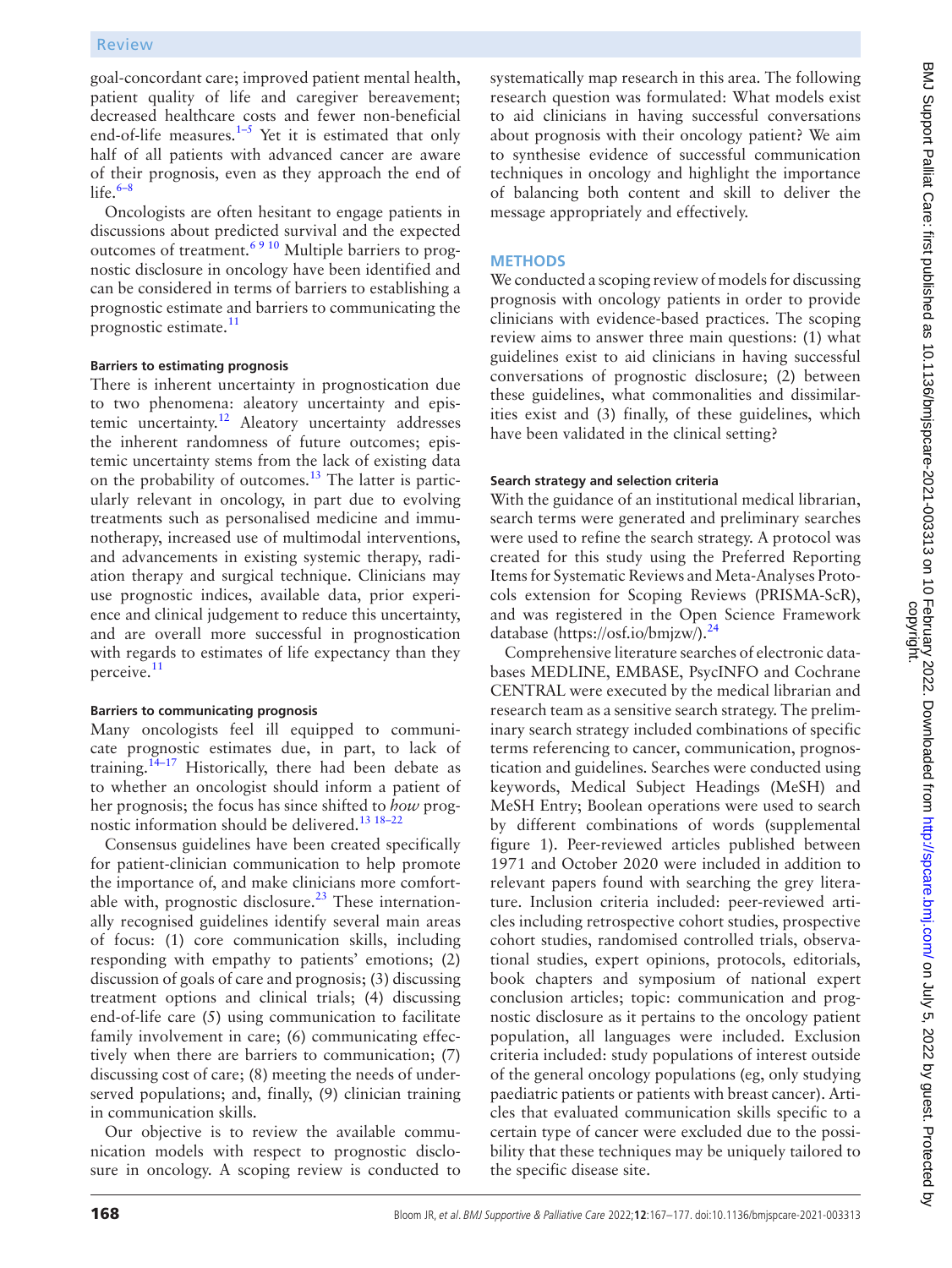Two reviewers (JRB and DCM) independently screened all titles/abstracts retrieved by the search strategy according to the scoping nature of this review. In cases of disagreement, a third reviewer (CR-R) was required. After initial screening, full text was obtained for further assessment. A standardised data extraction form was employed including authors, year of publication, title, article type, population, aims, methodology, outcomes and important results. Quality of qualitative publications was assessed using the National Institute of Health Quality Assessment Tools for the appropriate category. $25$  Formal risk of bias assessment was not applicable for this scoping review, consistent with methodological guidance for scoping reviews.<sup>26 27</sup>

Finally, communication guidelines extracted during this scoping review were synthesised in table format, analysed for similarities, differences and limitations with the aim to consolidate key themes among all retrieved guidelines. The final report was created in accordance with the PRISMA-ScR.<sup>[24](#page-9-1)</sup>

#### **RESULTS**

The search strategy generated 1532 results, of which 78 papers were deemed relevant on critical appraisal [\(figure1\)](#page-2-0). These include: 26 observational studies, 14 expert opinions, 10 randomised clinical trials, 8 systematic reviews, 6 proposed consensus guidelines, 6 non-systematic reviews, 4 protocols, 3 non-randomised studies on intervention effects and 1 case study [\(supplemental table 1\)](https://dx.doi.org/10.1136/bmjspcare-2021-003313). Within the included articles, we identified, reviewed and synthesised five communication models for discussing prognosis: the Serious Illness Conversation Guide  $(SICG)^{28}$ ; the Vital-Talk ADAPT acronym<sup>29</sup> the PREPARED protocol<sup>30</sup>; the SPIKES protocol<sup>31</sup>; the Four Habits Model [\(table](#page-3-0) 1).<sup>32</sup>

#### **Communication guidelines**

The Serious Illness Care Program, created by palliative care experts at Ariadne Labs out of at the Dana-Farber Cancer Institute, first published in 2012, is a multicomponent, structured communication intervention,

<span id="page-2-0"></span>

BMJ Support Palliat Care: first published as 10.1136/bmjspcare-2021-003313 on 10 February 2022. Downloaded from http://spcare.bmj.com/ on July 5, 2022 by guest. Protected<br>copyright. BMJ Support Palliat Care: first published as 10.1136/bmjspcare-2021-003313 on 10 February 2022. Downloaded from Http://spcare.bmj.com/ on July 5, 2022 by guest. Protected by ੍ਰ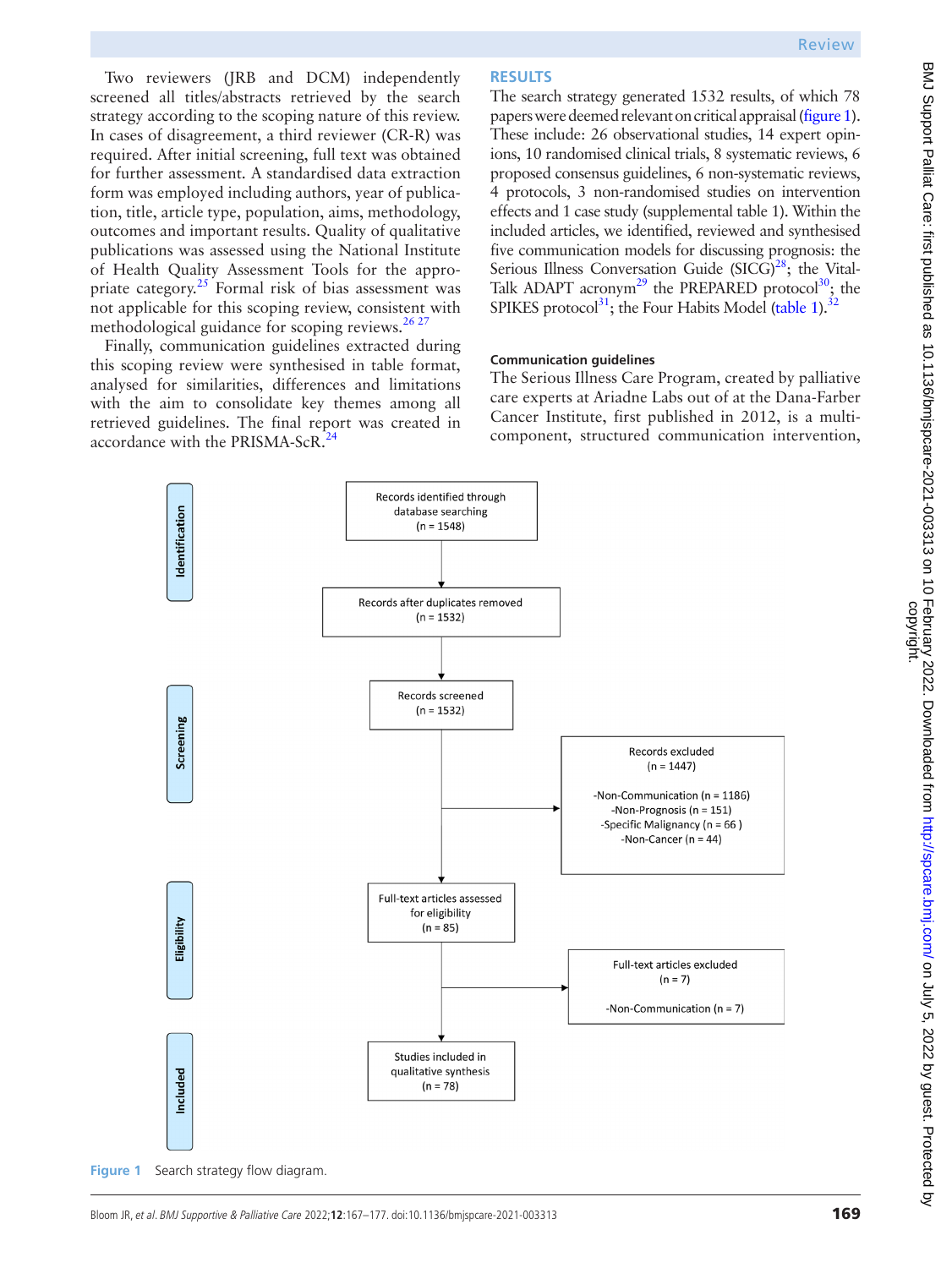<span id="page-3-0"></span>

| <b>Table</b>                              | Communication models for discussing prognosis                                                                                                                                                        |                                                                                                                                                                                                                       |                                                                                                                                                                                                                                                                                                                                                                             |                                                                                                                                                                                                                                                                                                                                                             |                                                                                                                                                                                                                      |
|-------------------------------------------|------------------------------------------------------------------------------------------------------------------------------------------------------------------------------------------------------|-----------------------------------------------------------------------------------------------------------------------------------------------------------------------------------------------------------------------|-----------------------------------------------------------------------------------------------------------------------------------------------------------------------------------------------------------------------------------------------------------------------------------------------------------------------------------------------------------------------------|-------------------------------------------------------------------------------------------------------------------------------------------------------------------------------------------------------------------------------------------------------------------------------------------------------------------------------------------------------------|----------------------------------------------------------------------------------------------------------------------------------------------------------------------------------------------------------------------|
| Communication model                       | Serious Illness Conversation Guide <sup>28</sup>                                                                                                                                                     | ADAPT <sup>29</sup>                                                                                                                                                                                                   | PREPARED <sup>30</sup>                                                                                                                                                                                                                                                                                                                                                      | SPIKES <sup>31</sup>                                                                                                                                                                                                                                                                                                                                        | The four habits model <sup>32</sup>                                                                                                                                                                                  |
| Components                                | Assess understanding and preference<br>Communication with key clinicians<br>Document your conversation<br>Set up the conversation<br>Close the conversation<br>Explore key topics<br>Share prognosis | Discover what information about the<br>patient knows,<br>Anticipate ambivalence<br>future would be useful<br>Provide information<br>Track emotion<br>Ask what the                                                     | Provide information tailored to needs of patients<br>Elicit patient and caregiver preferences<br>Acknowledge emotions and concerns<br>Prepare for the discussion<br>(Foster) Realistic hope<br>Encourage questions<br>Relate to the person<br>and their families<br>Document                                                                                                | Invitation or Information<br>Summarize or Strategize<br>Knowledge<br>Perception<br>Empathy<br>Setting                                                                                                                                                                                                                                                       | Elicit the patient's perspective<br>nvest in the beginning<br>Demonstrate empathy<br>Invest in the end                                                                                                               |
| Created/sponsored by                      | Ariadne Labs-MGH, National Advisory<br>Group, United States, 2012                                                                                                                                    | National Institutes of Health funding,<br>VitalTalk<br>2012                                                                                                                                                           | Expert Advisory Panel, New Zealand, Australia,<br>2007                                                                                                                                                                                                                                                                                                                      | MD Anderson physicians, 2000                                                                                                                                                                                                                                                                                                                                | Kaiser Permanente, 1995                                                                                                                                                                                              |
| Introduction/environment                  | Prepare for future decisions<br>Set up the conversation<br>Introduce purpose<br>Ask permission<br>$\blacktriangle$                                                                                   |                                                                                                                                                                                                                       | Try to ensure privacy and uninterrupted time<br>Show empathy, care and compassion during the<br>investigation results before initiating<br>Confirm pathological diagnosis and<br>Negotiate who should be present<br>Prepare for the discussion<br><b>Develop rapport</b><br>Relate to the person<br>for discussion<br>entire consultation<br>discussion<br>$\blacktriangle$ | Sit down, make connection with<br>Involve significant others<br>Arrange for some privacy<br>Manage time constraints and<br>Setting up the Interview<br>the patient<br>interruptions                                                                                                                                                                         | Could you tell me more about that?"<br>"I understand that you're here for<br>Elicit the patient's concerns<br>Plan the visit with the patient<br>Create rapport quickly<br>Invest in the Beginning<br>- "What else?" |
| Patient's understanding and<br>preference | Assess understanding and preferences                                                                                                                                                                 | patient knows, what they<br>(statistics vs living to a particular date)<br>future would be useful for the patient<br>information about the<br>Anticipate ambivalence<br>want to know<br>Discover what<br>Ask what the | Identify reason for consultation and elicit<br>Clarify understanding and establish how<br>Consider cultural and contextual factors<br>influencing information preferences<br>Elicit patient and caregiver preferences<br>much detail they want to know<br>patient's expectation<br>$\blacktriangle$                                                                         | what manner would you like it<br>How much information and in<br>Assessing the patient's perspective<br>Obtaining the Patient's Invitation<br>'Before you tell, ask'<br>$\blacktriangle$<br>$\blacktriangle$                                                                                                                                                 | Explore the impact on the patient's life<br>Ask for the patient's ideas<br>Elicit the patient's perspective<br>Elicit specific request                                                                               |
| Prognosis                                 | Frame as a 'wishworry', 'hope.<br>Share prognosis tailored to<br>information preferences<br>worry' statement<br>Share prognosis                                                                      | Provide information in the form the<br>patient wants                                                                                                                                                                  | Provide information tailored to individual needs of<br>unreliability of prognostic and end-of-life<br>Consider caregiver's distinct information<br>Explain uncertainty, limitations and<br>Use clear, jargon-free language<br>both patients and their families<br>What to expect<br>information<br>needs                                                                    | Give information in small chunks<br>Giving Knowledge and Information to<br>and check periodically as to the<br>Prepare that you are giving bad<br>of the patient; use nontechnical<br>comprehension and vocabulary<br>Don't use excessive bluntness<br>patient's understanding<br>Start at the level of<br>the Patient<br>words<br>news<br>$\blacktriangle$ | Deliver diagnostic information<br>frame in terms of patient's<br>Provide education<br>original concerns<br>Invest in the end                                                                                         |
|                                           |                                                                                                                                                                                                      |                                                                                                                                                                                                                       |                                                                                                                                                                                                                                                                                                                                                                             |                                                                                                                                                                                                                                                                                                                                                             | Continued                                                                                                                                                                                                            |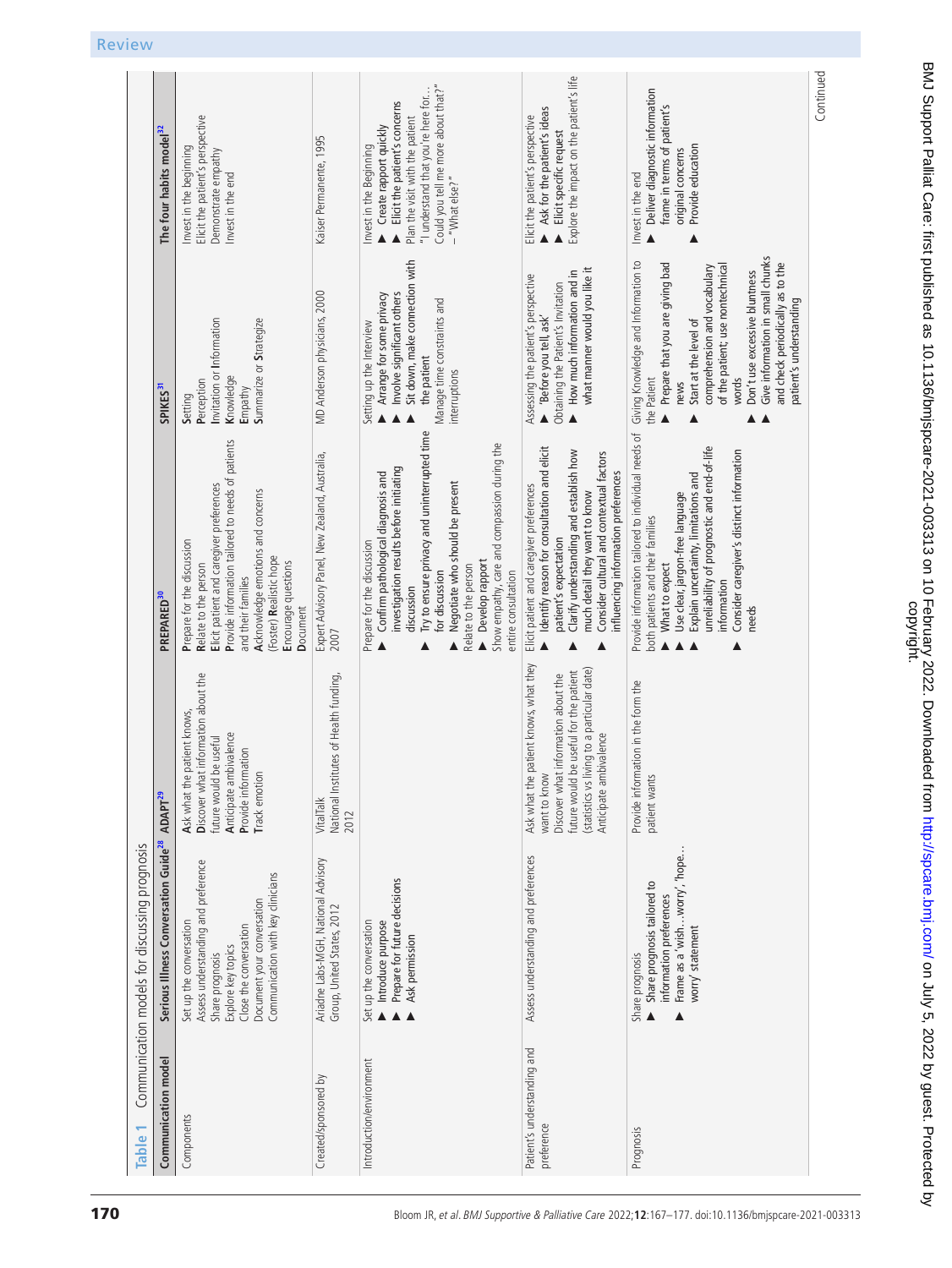| Continued<br>Table <sup>-</sup>                |                                                                                                                             |                             |                                                                                                                                                                                                                                                                                                                                                                                                                                                                                                     |                                                                                                                                                                                                                                                                                                                                                 |                                                                                                                                                 |
|------------------------------------------------|-----------------------------------------------------------------------------------------------------------------------------|-----------------------------|-----------------------------------------------------------------------------------------------------------------------------------------------------------------------------------------------------------------------------------------------------------------------------------------------------------------------------------------------------------------------------------------------------------------------------------------------------------------------------------------------------|-------------------------------------------------------------------------------------------------------------------------------------------------------------------------------------------------------------------------------------------------------------------------------------------------------------------------------------------------|-------------------------------------------------------------------------------------------------------------------------------------------------|
| Communication model                            | Serious Illness Conversation Guide <sup>28</sup> ADAPT <sup>29</sup>                                                        |                             | PREPARED <sup>30</sup>                                                                                                                                                                                                                                                                                                                                                                                                                                                                              | SPIKES <sup>31</sup>                                                                                                                                                                                                                                                                                                                            | The four habits model <sup>32</sup>                                                                                                             |
| Respond to patient's emotion                   | Allow silence, explore emotion                                                                                              | $\subseteq$<br>Track emotio | Reassure support, treatments and resources<br>Do not give misleading or false information<br>to try to positively influence patient's hope<br>Explore and acknowledge patient's and<br>caregiver's fears and concerns and their<br>are available to control pain and other<br>emotional reaction to the discussion<br>Acknowledge emotions and concerns<br>Be honest without being blunt<br>Respond to distress<br>(Foster) Realistic hope<br>symptoms<br>$\blacktriangle$<br>$\blacktriangle$<br>▲ | Addressing the patient's emotions with<br>have connected the emotion with<br>Identify the emotion (name it),<br>Let the patient know that you<br>(tearfulness, sadness, silence,<br>the reason for the emotion<br>use open ended questions<br>Identify the reason for the<br>Observe for any emotion<br>empathic responses<br>emotion<br>shock) | Be open to the patient's emotions<br>Make an empathic statement<br>Convey empathy nonverbally<br>Demonstrate empathy                            |
| Goals                                          | Sources of strength<br>Fears and worries<br>Critical abilities<br>Explore key topics<br><b>Tradeoffs</b><br>Family<br>Goals |                             | Explore and facilitate realistic goals and<br>ways of coping on a day-to-day basis<br>(Foster) Realistic hope                                                                                                                                                                                                                                                                                                                                                                                       | Understand important specific goals<br>• Clear plan for the future<br>Shared decision making<br>Strategy                                                                                                                                                                                                                                        | Involve the patient in making decisions<br>Explore the impact on the<br>Elicit the patient's perspective<br>patient's life<br>Invest in the end |
| Conclusion                                     | Make a recommendation<br>Check in with patient<br>Affirm commitment<br>Close the conversation<br>Summarise                  |                             | Leave door open for topics to be discussed<br>Check understanding and if information<br>meets patient's and caregiver's needs<br>Encourage questions<br>again in future<br>$\blacktriangle$                                                                                                                                                                                                                                                                                                         | Summarize                                                                                                                                                                                                                                                                                                                                       | Ask for additional questions<br>Review next steps<br>Assess satisfaction<br>Complete the visit<br>Summarise                                     |
| After encounter                                | Communicate with key clinicians<br>Document your conversation<br>Documentation<br>Future plans                              |                             | Speak or write to other key healthcare<br>Write a summary of what has been<br>clinicians involved in patient's care<br>discussed<br>Document<br>$\blacktriangle$                                                                                                                                                                                                                                                                                                                                    |                                                                                                                                                                                                                                                                                                                                                 |                                                                                                                                                 |
| RCT, randomised controlled trial<br>Validation | RCT <sup>3435</sup>                                                                                                         | RCT <sup>39</sup>           | Not validated                                                                                                                                                                                                                                                                                                                                                                                                                                                                                       | Observational study <sup>40</sup>                                                                                                                                                                                                                                                                                                               | RCT <sup>51</sup>                                                                                                                               |
|                                                |                                                                                                                             |                             |                                                                                                                                                                                                                                                                                                                                                                                                                                                                                                     |                                                                                                                                                                                                                                                                                                                                                 |                                                                                                                                                 |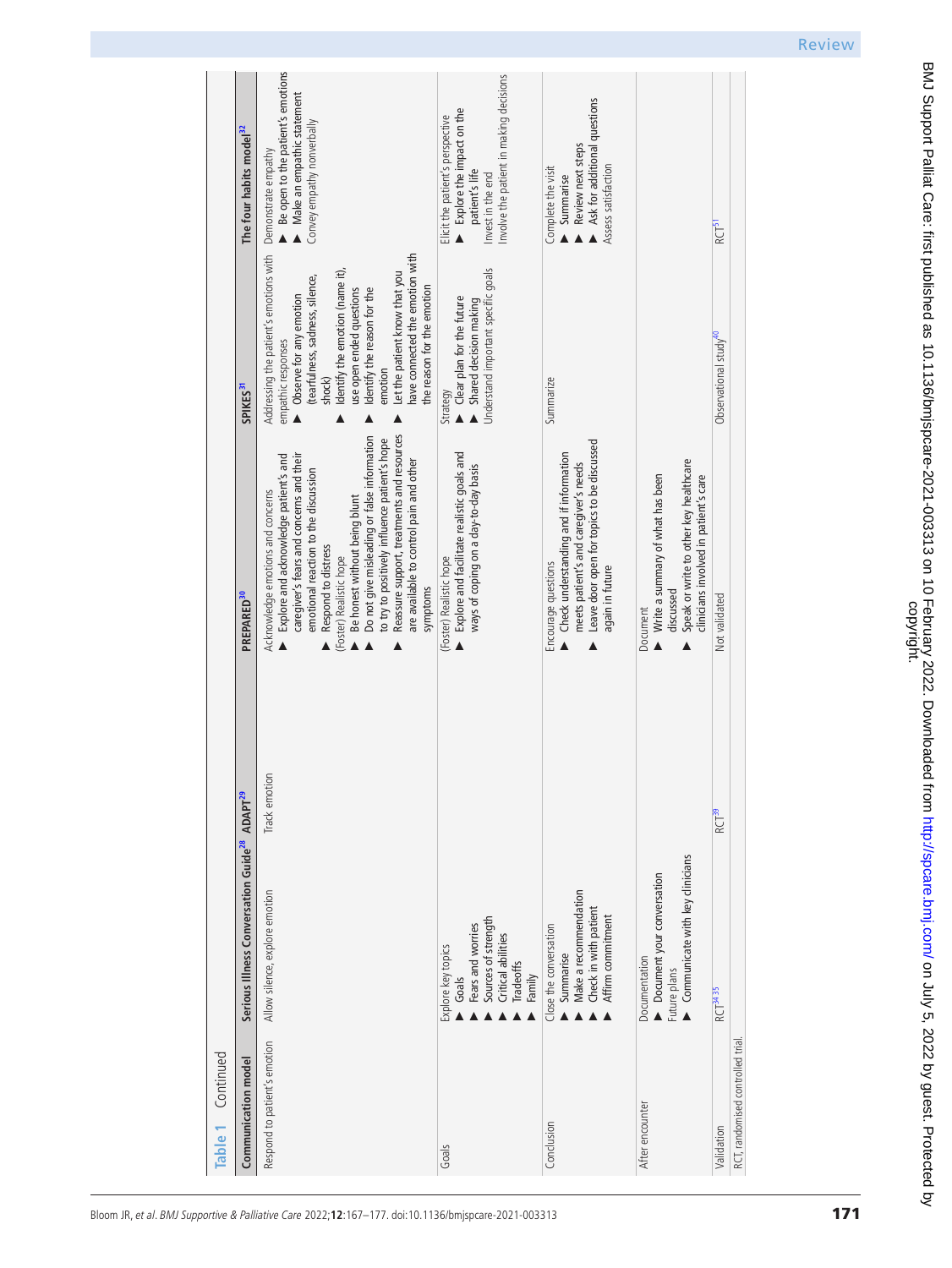developed with the goal for every ill patient to have more frequent, earlier, and higher quality conversations with her clinician about her goals, values and priorities that may inform future care. $33$  Based on literature review, pilot work and consultation with a national advisory group, a structured guide emphasising seven key elements was created. The guide recommends to: elicit illness understanding, elicit decision-making preferences, share prognostic information according to preference, understand goals and fears, explore views on trade-offs and impaired function, and understand desire for family involvement (table  $1$ ).<sup>[33](#page-9-13)</sup> Additionally, as part of the programme, letters are provided to patients prior to the clinician encounter to prepare them for the discussion, and a family communication guide is provided to facilitate further discussion of the patient's values and goals. The Serious Illness Conversation Guide (SICG) appeared in 8 of the 78 included articles, including validated by randomised controlled trials.<sup>33–38</sup> The creation of this programme was supported by Charina Endowment Fund, Partners Healthcare and the Margaret T. Morris Foundation.

VitalTalk, developed in 2012 by US palliative care physicians based on research initially funded by the National Institute of Health, aims to equip clinicians with skills to communicate effectively and empathetically[.29](#page-9-5) Their chapter, *Offer Prognostic Information: How to Balance Hope and Realism,* emphasises two points: first, 'understand if the patient might make a different choice if she understood her prognosis more explicitly' and, second, determine how much the patient wants to know and in what method she wishes to acquire this knowledge.<sup>39</sup> VitalTalk's ADAPT talking guide provides a five-step approach to discussing prognosis [\(table](#page-3-0) 1). Within the literature, VitalkTalk appeared in five articles, including a randomised controlled trial.<sup>39-43</sup>

The SPIKES protocol was developed by clinicians at  $MD$  Anderson, first presented in  $2000<sup>31</sup>$  $2000<sup>31</sup>$  $2000<sup>31</sup>$  The need for formal education on how to best 'discuss bad news' stemmed from the authors' survey at the 1998 American Society of Clinical Oncology conference. While 88% of clinicians felt that a strategy or approach to breaking bad news would be helpful, only 18.4% had formal training on breaking bad news.<sup>31</sup> This protocol attempts to achieve four essential goals: gathering information from the patient; provide intelligible information in accordance with the patient's needs and desires; support the patient by employing skills to reduce emotional impact and isolation; finally, develop a strategy in the form of treatment plan with the patient's input and cooperation. This model emphasises the expression of empathy and patient-centred discussion as essential aspects of prognostic disclosure (table 1). Eleven of the included papers referenced the SPIKES protocol.<sup>[19 31 40 42–49](#page-8-6)</sup>

The PREPARED protocol was created out of an Australian and New Zealand expert advisory group,

first published in 2007, with special concentration on how to discuss progressive life-limiting illness with patients and their families. The protocol was created based on systematic literature reviews, reviews of previous guidelines and expert opinions, and refining of guidelines by expert personnel ([table](#page-3-0) 1). $30$  The PREPARED protocol was mentioned in one consensus guideline during the scoping review.

Finally, the Four Habits Model was created by investigators at Kaiser Permanente, first published in 1995, to outline a cohesive structure to enable clinicians to communicate effectively and efficiently [\(table](#page-3-0) 1). $32$ The model was created out of the clinical–patient communication programme, started in 1990 as a day-long workshop and led to the development of the communication consultant programme, ranging from one-on-one coaching (listening to audiotapes of visits, problem-solving difficult encounters, observing and debriefing patient visits) to departmental presentations, courses, newsletters and lunchtime discus-sions.<sup>[32 50](#page-9-8)</sup> Personalised sessions within the course focus on a single habit, such as making empathic statements or testing for patient comprehension. The Four Habits Model was included in three of the 78 incorporated articles, and validated in a randomised control trial.<sup>51</sup>

Across the models, several themes arise: preparing for and introducing the conversation; exploring patient understanding and preferences; communicating prognosis; responding to emotion; clarifying goals and concluding the discussion ([table](#page-3-0) 1). Each framework emphasises varying points. For example, the PREPARED protocol and the Four Habits Model recognise the need to establish rapport with the patient.<sup>30 32</sup> The PREPARED protocol delves into ways the clinician can acknowledge cultural and contextual factors influencing patient preferences. In comparison, the SPIKES tool emphasises connecting with the patient and minimising outside distractions or interruptions[.31](#page-9-7) The frameworks provide varied levels of detail, leaving certain aspects of employing the communication strategy up to the interpretation of the user, for example, how to develop rapport.

There are three core components that each framework includes: assessing patients' illness understanding and preferences, communicating prognosis and responding to emotion. Several models offer specific language to aid in prognostic disclosure. For example, the SICG offers pairing 'wish/hope' and 'worry' state-ments to initiate difficult conversations.<sup>[28](#page-9-4)</sup> 'It can be difficult to predict what will happen with your illness. I hope you will continue to live well for a long time but I'm worried that you could get sick quickly and I think it is important to prepare for that possibility.' Or, expressed in terms of life expectancy, 'I wish we were not in this situation, but I am worried that time may be as short as months to a year.'

Each framework emphasises exploring and acknowledging patients' emotions. Several models recommend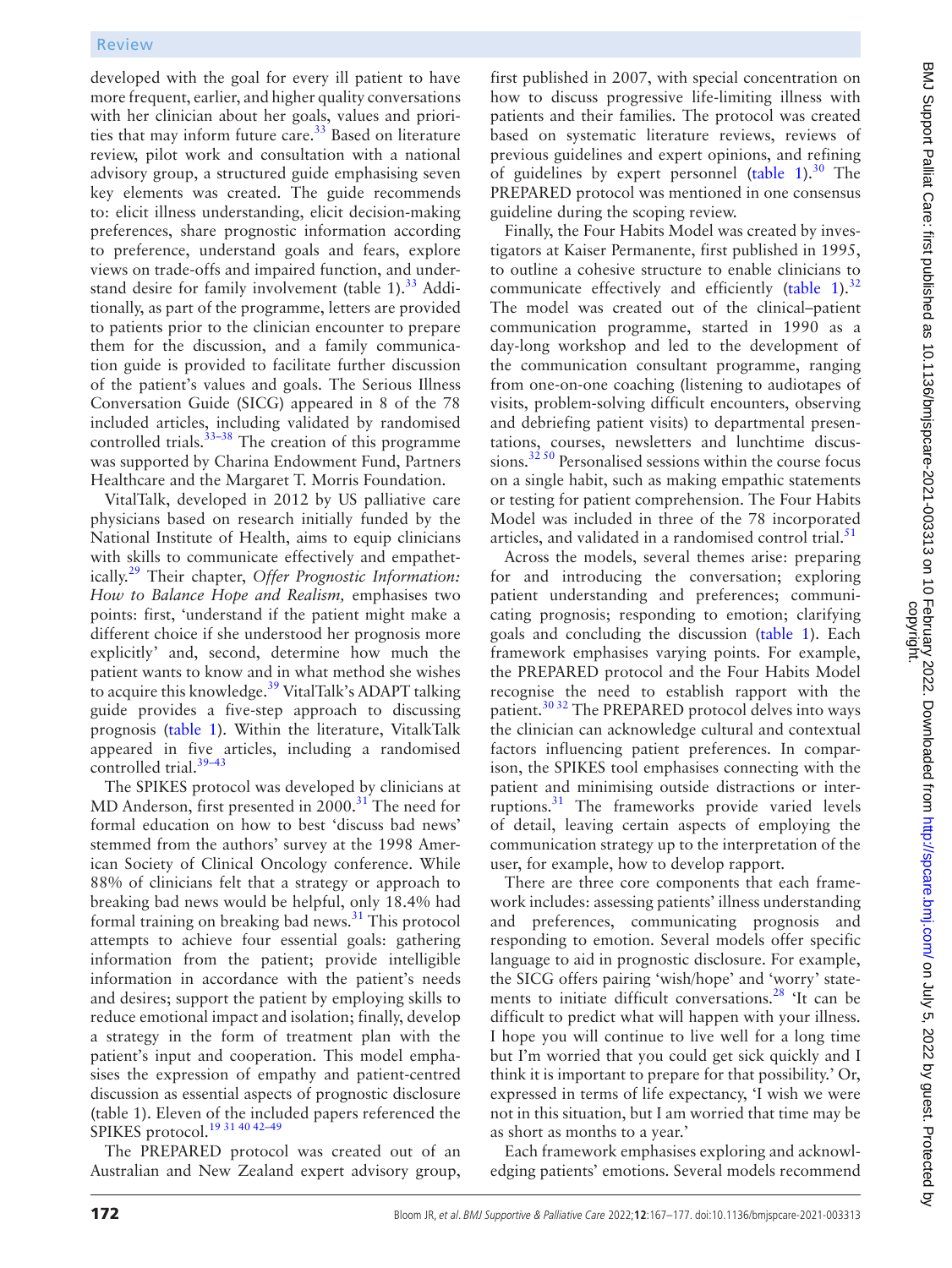naming the specific emotion: 'I can see that this news comes as quite a shock.' Nuances exist between the models. For example, allowing for silence is emphasised in the  $SICG<sub>2</sub><sup>28'</sup>$  $SICG<sub>2</sub><sup>28'</sup>$  $SICG<sub>2</sub><sup>28'</sup>$  versus fostering realistic hope with the PREPARED protocol, $30$  and, finally, demonstrating empathy is explicitly stated within the SPIKES protocol and the Four Habits Model.<sup>31 32</sup> While each of these frameworks have been applied and studied to different extents, their overarching goal is to build the clinician's self-awareness in relation to the patient's emotion, perspective and situation.

#### **Models for discussing prognosis applied in the clinical setting**

Of the five models, the SICG and the ADAPT acronym have been studied and validated in randomised control trials. Implementation of the Serious Illness Care Program in a randomised clinical trial demonstrated that clinicians in the intervention group were more likely to have significantly higher-quality prognosis discussions as measured by patient-centredness, comprehensiveness and a focus on values or goals.<sup>33</sup> Clinicians in the intervention group initiated these conversations earlier in the patients' disease trajectory. $3435$ 

Application of these models has been used in combination with structured education for patients. When clinicians completed VitalTalk communication skills training and patients received preconversation communication-priming interventions, patients reported higher quality communication.<sup>39</sup> In a randomised study, prior to meeting with the clinician, patients received questionnaires evaluating if they had previously thought about end-of-life care, code status, and barriers and facilitators to talking about future plans. Similarly, the Values and Options In Cancer Care (VOICE) study combined oncologist skill-based training and a 1-hour patient and caregiver coaching session to help prepare patients to voice their greatest concerns.<sup>[52 53](#page-9-14)</sup> In this randomised controlled trial, communication scores of the intervention group showed a significant improvement compared with the control group indicating improved patient-centred communication.[53](#page-9-15) Specifically, in conversations of the intervention group, there were more engaging statements and responses to emotion.

Further, a qualitative analysis of audiorecorded serious illness conversations demonstrated that after clinicians underwent communication skills training, measurable changes including supportive dialogue and openness to discuss emotionally challenging topics were increasingly noted among clinicians assigned to the intervention  $arm.^{54}$  $arm.^{54}$  $arm.^{54}$  This dialogue and openness was often prompted by SICG dialogue. Additionally, the study noted that physicians frequently discussed prognosis framing it through varying treatment lenses, as opposed to an overarching prognosis, consistent with the practice in other audiotaped oncology

conversations.[55 56](#page-9-17) Clinicians were noted to have difficulty in responding to emotional or ambiguous statements, especially when patients expressed emotional distress or uncertainty about their current or future health status. Although a small sample size, this study reflects that while there are tangible benefits from the 2.5-hour SICG training and Serious Illness Care Program, something more is needed. The tendency for excessive optimism, focus on treatments as a way to communicate prognosis, and use of vague language to avoid patients' (and possibly clinicians') distress was prevalent.<sup>[55](#page-9-17)</sup>

In addition to the guidelines provided to clinicians to aid in the conversation of prognostic disclosure, several studies employed a question prompt list to prepare both clinicians and patients for discussion. $52\frac{57-59}{ }$  In one systematic review, question prompt lists and patient reported outcomes were the most effective tools incorporated to facilitate physician– patient communication.<sup>58</sup> Employment of the question prompt lists was associated with caregivers and patients asking more prognostic questions, and had fewer unmet needs about the future.<sup>60</sup> Pre-consultation exposure to certain questions can encourage improved communication, shared decision making and facilitate familiarity in communication of vulnerable discussions, a known barrier to prognostic communication.<sup>[61 62](#page-9-20)</sup>

## **DISCUSSION**

Skillful communication of prognosis is a core competency in oncology and, importantly, one that can be taught, learnt, and retained. Yet despite its importance to clinical practice, the most effective method of training oncologists to effectively communicate prognosis has not yet been established or widely disseminated. This scoping review analyses five communication guidelines to aid clinicians in successful prognostic disclosure. While slight variations and differing points of emphasis exist between the guidelines, strong commonalities are seen throughout, including: assessing patients' illness understanding and preferences, verbally communicating prognosis and responding to emotion.

#### **An emphasis on empathy**

Responding to patients' emotions with empathy is arguably one of the most fundamental communication skills, yet physicians find exploring patients' emotions and expressing empathy to be among the most difficult aspects of their conversations.<sup>14</sup> Studies demonstrate that patients prefer honest and clear dialogue and that there is great value in active listening and facilitating silence when discussing prognosis.<sup>15 22 54 63-71</sup> The five frameworks identified in this scoping review underscore the value in exploring a patient's emotion and emphasise the importance of empathic communication. These guidelines provide a solution to the challenge of expressing empathy by providing a concrete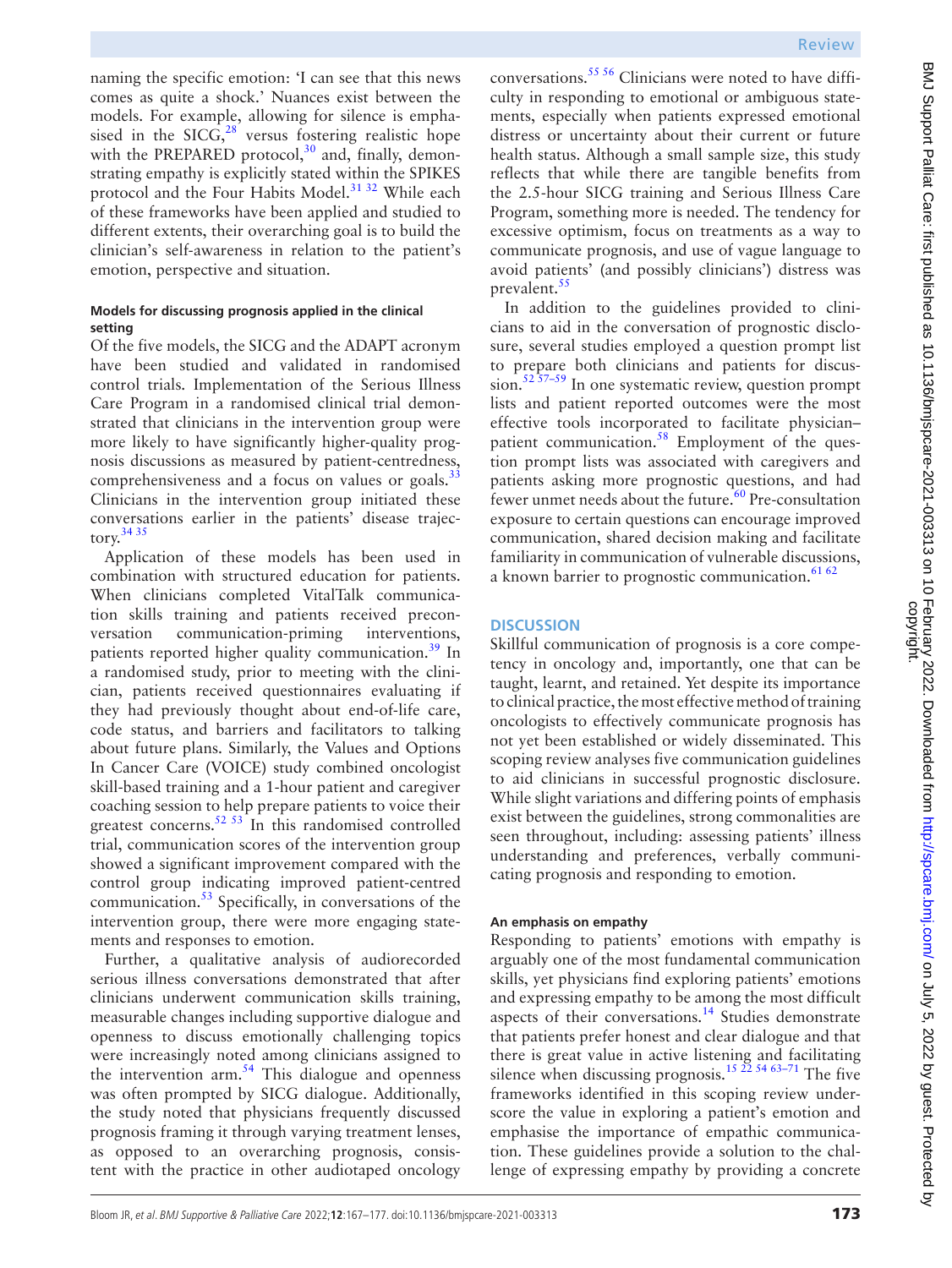framework of verbiage and phrases to aid in empathic communication.

While not specific to the discussion of prognosis, as appeared during the data gathering portion, Vital-Talk provides a specific guideline for responding to emotion, articulating empathy using Naming Understanding Respecting Supporting Exploring (NURSE) statements.<sup>40 41 44 45 47 72 73</sup> VitalTalk prompted the development of Oncotalk that started as a communication skills workshop designed for oncology fellows as a 4-day intensive skills course addressing eight communication skills, the most important of which, according to one of the developers, was responding to patients' emotion.<sup>[40](#page-9-11)</sup> Central to the Oncotalk philosophy is that successful communication skills can be learnt and harnessed the same way any medical procedure is established: through practice and constructive feedback[.40 41](#page-9-11) The programme emphasises 'asking before telling,' letting the patient lead the conversation, attending to patients' emotions, and giving information in simple language based on patients' needs. In a preintervention and postintervention cohort study, after the Oncotalk workshop, a group of medical oncology fellows exhibited tangible changes in their communication skills.[74](#page-10-0)

Researchers wanted to investigate whether these skills were teachable over a condensed timeframe. In a randomised controlled trial, medical, radiation and gynaecological oncologists were randomised to complete an interactive hour-long training computer programme on how to respond to patients' negative emotions, which included feedback provided on oncologists' own recorded conversations.[72](#page-10-1) Oncologists in the intervention group used more empathic statements and were 200% more likely to respond empathically to negative emotions compared with those in the control group. Patients in the intervention group perceived greater empathy from their oncologists and felt the oncologists' communication was more impactful. Empathic statements were defined as any of five behaviours consistent with the NURSE framework; empathic opportunities were defined as 'continuers' which facilitated NURSE or 'I wish' statements. Lastly, 95% of oncologists in the intervention group believed the tutorial influenced change in their practice.

#### **Scaling up: can communication models be implemented at the institutional level?**

Beyond the *how* and *what* we can say to communicate prognosis effectively, a large issue remains: how can we scale these practices to the institutional level? Varying models have been shown to be effective when implemented on an systems-wide level. $5175-78$ The longitudinal case study completed by Kaiser Permanente over 16 years demonstrated that clinician–patient communication training is attainable on a large-scale and improves clinicians' communication

skills and clinicians' confidence in having difficult discussions. $32\frac{79}{7}$  Critical success factors of education and development sessions included using experiential learning format and voluntary attendance. $32$  Over 16 years, the programme took on many facets; what started as a 1-day course gave rise to a communication consultant programme, which included one-on-one coaching; smaller sessions, termed clinician–patient interaction courses, were held two to three times per year at each hospital primarily for new hires and sometimes were a required component of orientation.

Those at Ariadne Labs conducted an evaluation of an educational programme 'train-the-trainer' model where they trained 22 trainers within three systems using the Serious Illness Care Program who then trained 297 clinicians total. $76$  Overall, clinicians across multiple disciplines demonstrated statistically significant improvement in self-rated skills including how to share prognosis; specifically clinicians reported benefits of having concrete language and framework. This 'train-the-trainer' model is an example of a scalable way to educate clinicians across varying disciples. Further objective measures must assess the benefit of these types of programmes and their long-term durability.

## **CONCLUSION**

The ability to skillfully communicate prognostic estimates is essential to the delivery of high-quality cancer care and is currently a high priority in the medical community on an international level. $^{78}$  $^{78}$  $^{78}$  In this scoping review, we identified five models to guide oncologists through prognostic disclosure. Several of these tools have been applied to clinical practice and studies suggest that interventions for clinicians' and/or patients can promote more successful, patient-centred dialogue. This review is unique in that we identify communication models aimed at improving the quality of the patient–oncologist discussion including a variety of sources from randomised controlled trials to prospective studies. We compare and contrast similarities and differences of these models in hopes to underscore the key components that make these studied models successful.

There are important methodological limitations of this review. The broad nature of this topic made it difficult to conduct a specific, well-defined search and we may have inadvertently excluded publications that were not captured by the selected databases. Further, there are potential limitations associated with comparing and contrasting the identified communication models as only some of them have been validated with randomised controlled trials. Lastly, as with any publication, the dates of our search criteria fail to acknowledge recently published literature such as a study by Epstein *et al* exploring a newly conceived communication intervention, Oncolo-GIST, designed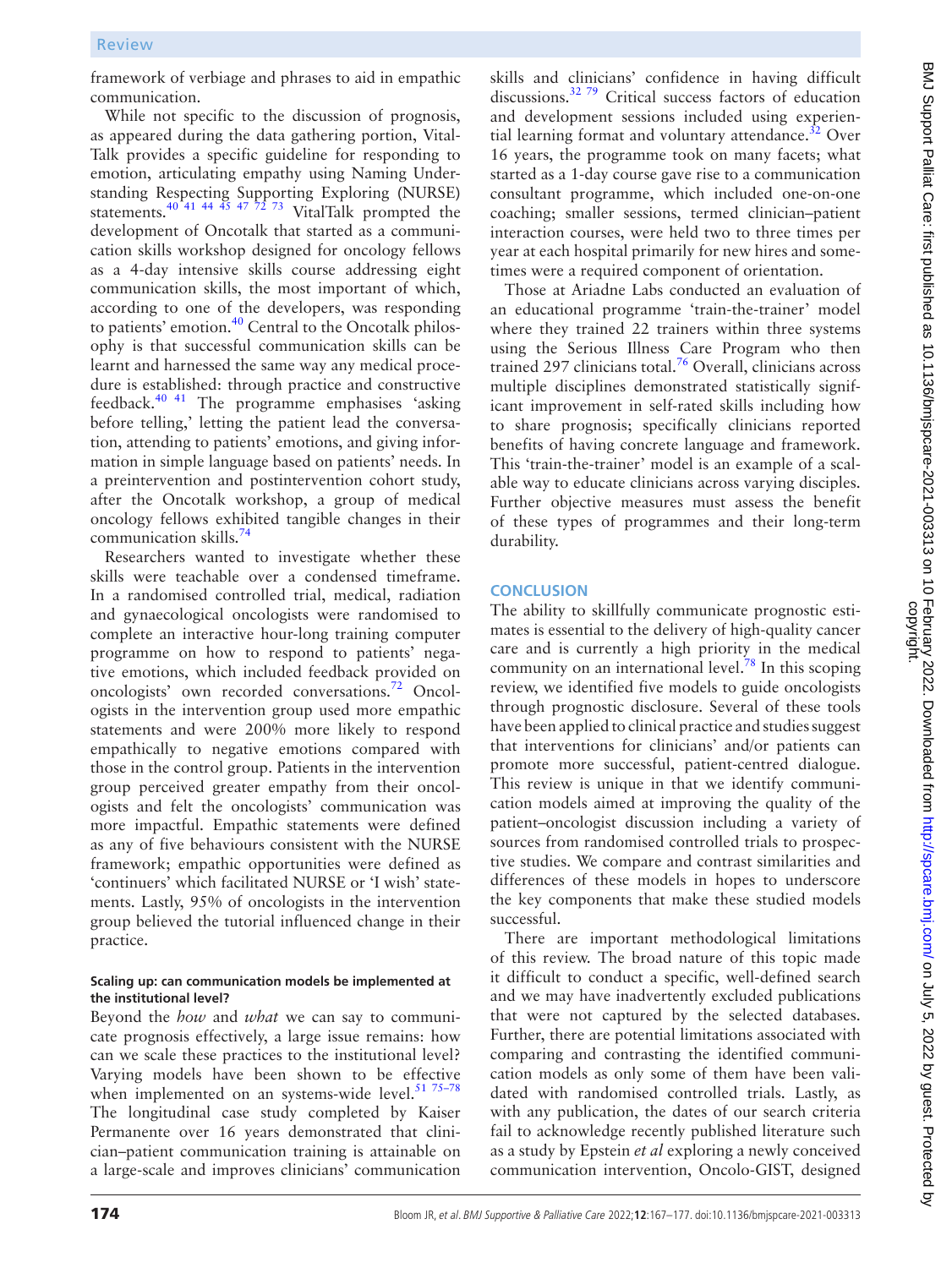Evidence-based approaches to communication skills training in oncology are needed, as are strong efforts to implement these approaches in the clinical training. Further studies are needed to evaluate how communication skills can be best retained over time, how to evaluate prognostic understanding among patients and caregivers especially in response to employed protocols, and how to scale protocols within and among institutions. Several proposals have been suggested with regards to how to retain skills over time including: workshops followed by interval videoconferences; maintenance of certification courses for continuing education credits; incorporating specific documentation within a dedicated electronic medical record section to prompt and/or track clinicians' activities; and, combined interventions targeting both physicians and patients such as a pre-conversation questionnaire, phone application or workshop.<sup>81 82</sup> The Alliance of Dedicated Cancer Centers, composed of the USA's leading cancer centres, has recently supported a programme named the Improving Goal-Concordant Care initiative, which includes training in prognosis communication and structured documentation of such conversations on large, institution-level, scales.<sup>83</sup> More system-wide programmes should be initiated to better understand how to scale these programmes successfully while still encouraging personal learning experiences with career-lasting, durable effects.

**Twitter** Julie Rachel Bloom [@JulBloom](https://twitter.com/JulBloom) and Emily Martin [@](https://twitter.com/emilyjeanmartin) [emilyjeanmartin](https://twitter.com/emilyjeanmartin)

**Contributors** JRB conceived and designed the analysis, collected data, performed the analysis, wrote scientific paper and oversaw submission process; she is guarantor of overall content. DCM collected data, performed analysis, and was responsible for critical review of the manuscript. CR-R assisted in the review of data and critical review of the manuscript. EM assisted in scoping review analysis, concept design, and manuscript review. JAJ assisted in scoping review analysis and editing of manuscript. KVD assisted in overall concept refinement and manuscript review.

**Funding** The authors have not declared a specific grant for this research from any funding agency in the public, commercial or not-for-profit sectors.

**Competing interests** None declared.

**Patient consent for publication** Not applicable.

**Ethics approval** This study does not involve human participants.

**Provenance and peer review** Not commissioned; externally peer reviewed.

#### **ORCID iD**

Julie Rachel Bloom <http://orcid.org/0000-0002-3819-7852>

#### **REFERENCES**

- <span id="page-8-0"></span>1 Epstein AS, Prigerson HG, O'Reilly EM, *et al*. Discussions of life expectancy and changes in illness understanding in patients with advanced cancer. *[J Clin Oncol](http://dx.doi.org/10.1200/JCO.2015.63.6696)* 2016;34:2398–403.
- 2 Mack JW, Weeks JC, Wright AA, *et al*. End-Of-Life discussions, goal attainment, and distress at the end of life: predictors and

outcomes of receipt of care consistent with preferences. *[J Clin](http://dx.doi.org/10.1200/JCO.2009.25.4672)  [Oncol](http://dx.doi.org/10.1200/JCO.2009.25.4672)* 2010;28:1203–8.

- 3 Mack JW, Cronin A, Keating NL, *et al*. Associations between end-of-life discussion characteristics and care received near death: a prospective cohort study. *[J Clin Oncol](http://dx.doi.org/10.1200/JCO.2012.43.6055)* 2012;30:4387–95.
- 4 Mohile SG, Epstein RM, Hurria A, *et al*. Communication with older patients with cancer using geriatric assessment: a cluster-randomized clinical trial from the National cancer Institute community oncology research program. *[JAMA Oncol](http://dx.doi.org/10.1001/jamaoncol.2019.4728)* 2020;6:196–204.
- 5 Haun MW, Estel S, Rücker G, *et al*. Early palliative care for adults with advanced cancer. *[Cochrane Database Syst Rev](http://dx.doi.org/10.1002/14651858.CD011129.pub2)* 2017;6:CD011129.
- <span id="page-8-1"></span>6 Liu P-H, Landrum MB, Weeks JC, *et al*. Physicians' propensity to discuss prognosis is associated with patients' awareness of prognosis for metastatic cancers. *[J Palliat Med](http://dx.doi.org/10.1089/jpm.2013.0460)* 2014;17:673–U49.
- 7 Hsiu Chen C, Wen F-H, Hou M-M, *et al*. Transitions in prognostic awareness among terminally ill cancer patients in their last 6 months of life examined by multi-state Markov modeling. *[Oncologist](http://dx.doi.org/10.1634/theoncologist.2017-0068)* 2017;22:1135–4.
- 8 Fried TR, Bradley EH, O'Leary J, O'Leary J. Changes in prognostic awareness among seriously ill older persons and their caregivers. *[J Palliat Med](http://dx.doi.org/10.1089/jpm.2006.9.61)* 2006;9:61–9.
- 9 Mackenzie LJ, Carey ML, Suzuki E, *et al*. Agreement between patients' and radiation oncologists' cancer diagnosis and prognosis perceptions: a cross sectional study in Japan. *[PLoS](http://dx.doi.org/10.1371/journal.pone.0198437)  [One](http://dx.doi.org/10.1371/journal.pone.0198437)* 2018;13:e0198437.
- 10 Lamont EB, Christakis NA. Prognostic disclosure to patients with cancer near the end of life. *[Ann Intern Med](http://dx.doi.org/10.7326/0003-4819-134-12-200106190-00009)* 2001;134:1096–105.
- <span id="page-8-2"></span>11 Martin EJ, Widera E. Prognostication in serious illness. *[Med](http://dx.doi.org/10.1016/j.mcna.2019.12.002)  [Clin North Am](http://dx.doi.org/10.1016/j.mcna.2019.12.002)* 2020;104:391–403.
- <span id="page-8-3"></span>12 Harrison M, Han PKJ, Rabin B, *et al*. Communicating uncertainty in cancer prognosis: a review of web-based prognostic tools. *[Patient Educ Couns](http://dx.doi.org/10.1016/j.pec.2018.12.009)* 2019;102:842–9.
- <span id="page-8-4"></span>13 Han PKJ, Klein WMP, Arora NK. Varieties of uncertainty in health care: a conceptual taxonomy. *[Med Decis Making](http://dx.doi.org/10.1177/0272989x11393976)* 2011;31:828–38.
- <span id="page-8-5"></span>14 Back AL. Patient-clinician communication issues in palliative care for patients with advanced cancer. *[J Clin Oncol](http://dx.doi.org/10.1200/JCO.19.00128)* 2020;38:866–76.
- <span id="page-8-7"></span>15 Hagerty RG, Butow PN, Ellis PM, *et al*. Communicating prognosis in cancer care: a systematic review of the literature. *[Ann Oncol](http://dx.doi.org/10.1093/annonc/mdi211)* 2005;16:1005–53.
- 16 Daugherty CK, Hlubocky FJ. What are terminally ill cancer patients told about their expected deaths? A study of cancer physicians' self-reports of prognosis disclosure. *[J Clin Oncol](http://dx.doi.org/10.1200/JCO.2008.17.2221)* 2008;26:5988–93.
- 17 Enzinger AC, Zhang B, Schrag D, *et al*. Outcomes of prognostic disclosure: associations with prognostic understanding, distress, and relationship with physician among patients with advanced cancer. *[J Clin Oncol](http://dx.doi.org/10.1200/JCO.2015.61.9239)* 2015;33:3809–16.
- 18 Rabin BA, Gaglio B, Sanders T, *et al*. Predicting cancer prognosis using interactive online tools: a systematic review and implications for cancer care providers. *[Cancer Epidemiol](http://dx.doi.org/10.1158/1055-9965.EPI-13-0513)  [Biomarkers Prev](http://dx.doi.org/10.1158/1055-9965.EPI-13-0513)* 2013;22:1645–56.
- <span id="page-8-6"></span>19 Baile WF, Glober GA, Lenzi R, *et al*. Discussing disease progression and end-of-life decisions. *[Oncology](http://www.ncbi.nlm.nih.gov/pubmed/10442349)* 1999;13:1021–31.
- 20 Goldberg R, Guadagnoli E, Silliman RA, *et al*. Cancer patients' concerns: congruence between patients and primary care physicians. *[J Cancer Educ](http://dx.doi.org/10.1080/08858199009528064)* 1990;5:193–9.
- 21 Ong LM, de Haes JC, Hoos AM, *et al*. Doctor-Patient communication: a review of the literature. *[Soc Sci Med](http://dx.doi.org/10.1016/0277-9536(94)00155-m)* 1995;40:903–18.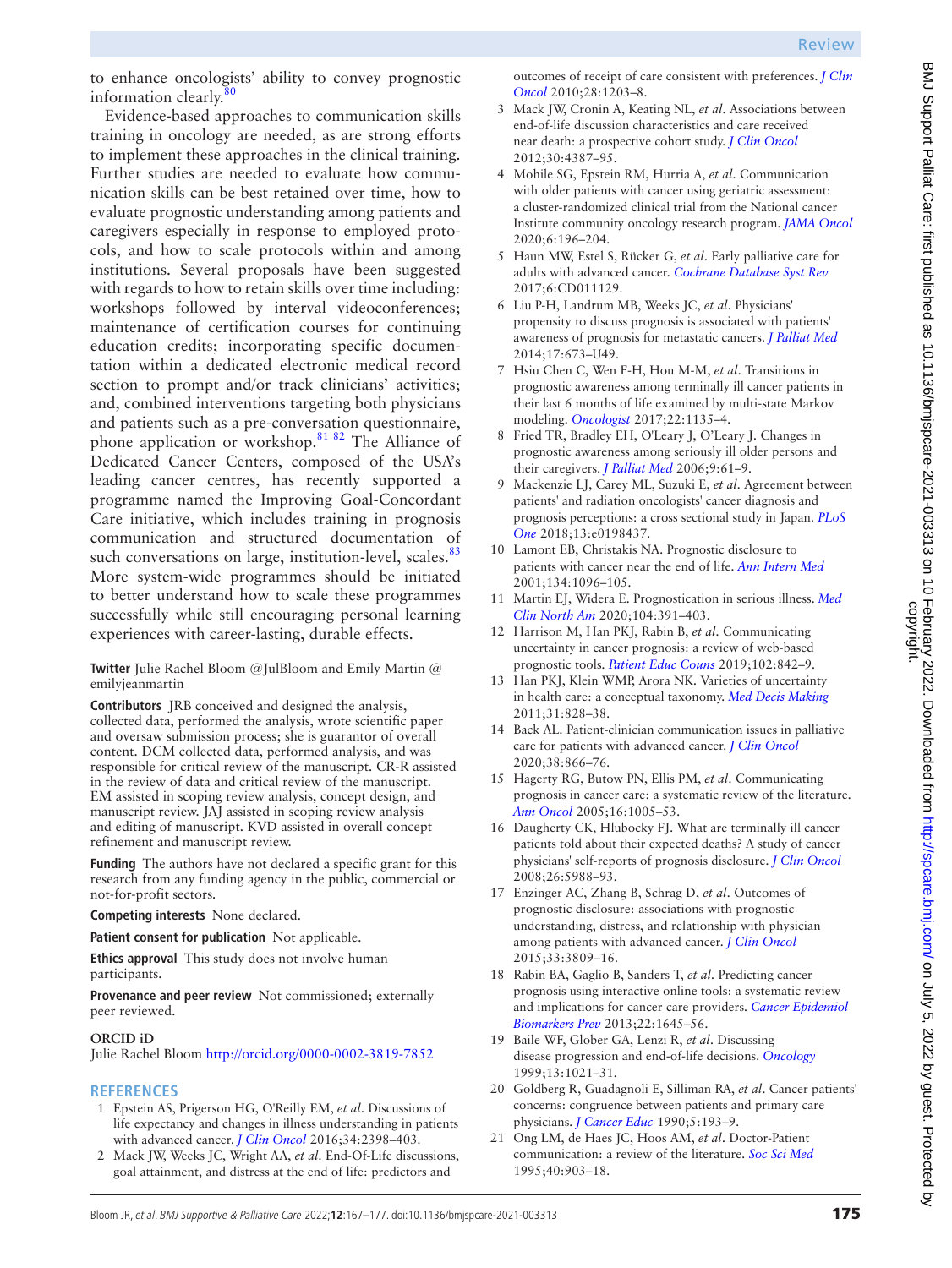#### Review

- 22 Hagerty RG, Butow PN, Ellis PM, *et al*. Communicating With Realism and Hope: Incurable Cancer Patients' Views on the Disclosure of Prognosis. *[J Clin Oncol](http://dx.doi.org/10.1200/JCO.2005.11.138)* 2005;23:1278–88.
- <span id="page-9-0"></span>23 Gilligan T, Coyle N, Frankel RM, *et al*. Patient-Clinician communication: American Society of clinical oncology consensus guideline. *[J Clin Oncol](http://dx.doi.org/10.1200/JCO.2017.75.2311)* 2017;35:3618.
- <span id="page-9-1"></span>24 Peters MDJ, Marnie C, Tricco AC. Updated methodological guidance for the conduct of scoping reviews. *JBI Evid Synth* 2020.
- <span id="page-9-2"></span>25 Services UD of H and H. *Study quality assessment tools. Bethesda, MD Natl Institutes heal DEP heal hum Serv*, 2014.
- <span id="page-9-3"></span>26 Arksey H, O'Malley L. Scoping studies: towards a methodological framework. *[Int J Soc Res Methodol](http://dx.doi.org/10.1080/1364557032000119616)* 2005;8:19–32.
- 27 Peters MDJ, Marnie C, Tricco AC, *et al*. Updated methodological guidance for the conduct of scoping reviews. *[JBI Evid Synth](http://dx.doi.org/10.11124/JBIES-20-00167)* 2020;18:2119–26.
- <span id="page-9-4"></span>28 Ariadne Labs. Serious illness conversation guide. Available: [https://www.ariadnelabs.org/wp-content/uploads/sites/2/2018/](https://www.ariadnelabs.org/wp-content/uploads/sites/2/2018/04/Serious-Illness-Conversation-Guide.2017-04-18CC2pg.pdf) [04/Serious-Illness-Conversation-Guide.2017-04-18CC2pg.pdf](https://www.ariadnelabs.org/wp-content/uploads/sites/2/2018/04/Serious-Illness-Conversation-Guide.2017-04-18CC2pg.pdf) [Accessed Aug 19, 2019].
- <span id="page-9-5"></span>29 VitalTalk. Available: [https://www.vitaltalk.org/topics/offer](https://www.vitaltalk.org/topics/offer-prognostic-information/)[prognostic-information/](https://www.vitaltalk.org/topics/offer-prognostic-information/) [Accessed August 19, 2019].
- <span id="page-9-6"></span>30 Clayton JM, Hancock KM, Butow PN, *et al*. Clinical practice guidelines for communicating prognosis and end-of-life issues with adults in the advanced stages of a life-limiting illness, and their caregivers. *[Med J Aust](http://dx.doi.org/10.5694/j.1326-5377.2007.tb01100.x)* 2007;186:S77.
- <span id="page-9-7"></span>31 Baile WF, Buckman R, Lenzi R, *et al*. SPIKES-A six-step protocol for delivering bad news: application to the patient with cancer. *[Oncologist](http://dx.doi.org/10.1634/theoncologist.5-4-302)* 2000;5:302–11.
- <span id="page-9-8"></span>32 Stein T, Frankel RM, Krupat E. Enhancing clinician communication skills in a large healthcare organization: a longitudinal case study. *[Patient Educ Couns](http://dx.doi.org/10.1016/j.pec.2005.01.014)* 2005;58:4–12.
- <span id="page-9-13"></span>33 Bernacki R, Hutchings M, Vick J, *et al*. Development of the serious illness care program: a randomised controlled trial of a palliative care communication intervention. *[BMJ Open](http://dx.doi.org/10.1136/bmjopen-2015-009032)* 2015;5:e009032.
- <span id="page-9-9"></span>34 Bernacki R, Paladino J, Neville BA, *et al*. Effect of the serious illness care program in outpatient oncology: a cluster randomized clinical trial. *[JAMA Intern Med](http://dx.doi.org/10.1001/jamainternmed.2019.0077)* 2019;179:751–9.
- 35 Paladino J, Bernacki R, Neville BA, *et al*. Evaluating an intervention to improve communication between oncology clinicians and patients with life-limiting cancer: a cluster randomized clinical trial of the serious illness care program. *[JAMA Oncol](http://dx.doi.org/10.1001/jamaoncol.2019.0292)* 2019;5:801–9.
- 36 Lakin JR, Koritsanszky LA, Cunningham R, *et al*. A systematic intervention to improve serious illness communication in primary care. *[Health Aff](http://dx.doi.org/10.1377/hlthaff.2017.0219)* 2017;36:1258–64.
- 37 Paladino J, Koritsanszky L, Nisotel L, *et al*. Patient and clinician experience of a serious illness conversation guide in oncology: a descriptive analysis. *[Cancer Med](http://dx.doi.org/10.1002/cam4.3102)* 2020;9:4550–60.
- 38 McGlinchey T, Mason S, Coackley A, *et al*. Serious illness care Programme UK: assessing the 'face validity', applicability and relevance of the serious illness conversation guide for use within the UK health care setting. *[BMC Health Serv Res](http://dx.doi.org/10.1186/s12913-019-4209-8)* 2019;19:384.
- <span id="page-9-10"></span>39 Curtis JR, Downey L, Back AL, *et al*. Effect of a patient and clinician Communication-Priming intervention on patientreported Goals-of-Care discussions between patients with serious illness and clinicians: a randomized clinical trial. *[JAMA](http://dx.doi.org/10.1001/jamainternmed.2018.2317)  [Intern Med](http://dx.doi.org/10.1001/jamainternmed.2018.2317)* 2018;178:930–40.
- <span id="page-9-11"></span>40 Back AL, Arnold RM, Baile WF, *et al*. Efficacy of communication skills training for giving bad news and discussing transitions to palliative care. *[Arch Intern Med](http://dx.doi.org/10.1001/archinte.167.5.453)* 2007;167:453–60.
- 41 Epner DE, Baile WF. Difficult conversations: teaching medical oncology trainees communication skills one hour at a time. *[Acad Med](http://dx.doi.org/10.1097/ACM.0000000000000177)* 2014;89:578–84.
- 42 Marcus JD, Mott FE. Difficult conversations: from diagnosis to death. *[Ochsner J](http://www.ncbi.nlm.nih.gov/pubmed/25598738)* 2014;14:712–7.
- 43 Johnston FM, Beckman M. Navigating difficult conversations. *[J Surg Oncol](http://dx.doi.org/10.1002/jso.25472)* 2019;120:23–9.
- 44 Back AL, Arnold RM, Baile WF, *et al*. Approaching difficult communication tasks in oncology. *[CA Cancer J Clin](http://dx.doi.org/10.3322/canjclin.55.3.164)* 2005;55:164–77.
- 45 Campbell TC, Carey EC, Jackson VA, *et al*. Discussing prognosis: balancing hope and realism. *[Cancer J](http://dx.doi.org/10.1097/PPO.0b013e3181f30e07)* 2010;16:461–6.
- 46 Kaplan M. Spikes: a framework for breaking bad news to patients with cancer. *[Clin J Oncol Nurs](http://dx.doi.org/10.1188/10.CJON.514-516)* 2010;14:514–6.
- 47 Gustin J, Stowers KH, Von Gunten CF. Texbook of palliative care communication. In: Wittenberg E, Ferrell BR, Goldsmith J, eds. Oxford Univ Press, 2015.
- 48 Morgans AK, Schapira L. Confronting therapeutic failure: a conversation guide. *[Oncologist](http://dx.doi.org/10.1634/theoncologist.2015-0050)* 2015;20:946–51.
- 49 Korsvold L, Lie HC, Mellblom AV, *et al*. Tailoring the delivery of cancer diagnosis to adolescent and young adult patients displaying strong emotions: an observational study of two cases. *[Int J Qual Stud Health Well-being](http://dx.doi.org/10.3402/qhw.v11.30763)* 2016;11:30763.
- 50 Frankel RM, Stein T. Getting the most out of the clinical encounter: the four habits model. *[J Med Pract Manage](http://www.ncbi.nlm.nih.gov/pubmed/11317576)* 2001;16:184–91.
- <span id="page-9-12"></span>51 Fossli Jensen B, Gulbrandsen P, Dahl FA, *et al*. Effectiveness of a short course in clinical communication skills for hospital doctors: results of a crossover randomized controlled trial (ISRCTN22153332). *[Patient Educ Couns](http://dx.doi.org/10.1016/j.pec.2010.08.028)* 2011;84:163–9.
- <span id="page-9-14"></span>52 Hoerger M, Epstein RM, Winters PC, *et al*. Values and options in cancer care (voice): study design and rationale for a patientcentered communication and decision-making intervention for physicians, patients with advanced cancer, and their caregivers. *[BMC Cancer](http://dx.doi.org/10.1186/1471-2407-13-188)* 2013;13:188.
- <span id="page-9-15"></span>53 Epstein RM, Duberstein PR, Fenton JJ, *et al*. Effect of a patient-centered communication intervention on oncologistpatient communication, quality of life, and health care utilization in advanced cancer: the voice randomized clinical trial. *[JAMA Oncol](http://dx.doi.org/10.1001/jamaoncol.2016.4373)* 2017;3:92–100.
- <span id="page-9-16"></span>54 Geerse OP, Lamas DJ, Sanders JJ, *et al*. A qualitative study of serious illness conversations in patients with advanced cancer. *[J](http://dx.doi.org/10.1089/jpm.2018.0487)  [Palliat Med](http://dx.doi.org/10.1089/jpm.2018.0487)* 2019;22:773–81.
- <span id="page-9-17"></span>55 Rodriguez KL, Gambino FJ, Butow PN, *et al*. 'It's going to shorten your life': framing of oncologist-patient communication about prognosis. *[Psychooncology](http://dx.doi.org/10.1002/pon.1223)* 2008;17:219–25.
- 56 Singh S, Cortez D, Maynard D, *et al*. Characterizing the nature of scan results discussions: insights into why patients misunderstand their prognosis. *[J Oncol Pract](http://dx.doi.org/10.1200/JOP.2016.014621)* 2017;13:e231–9.
- 57 Henselmans I, Smets EMA, de Haes JCJM, JCJM deH, *et al*. A randomized controlled trial of a skills training for oncologists and a communication aid for patients to stimulate shared decision making about palliative systemic treatment (choice): study protocol. *[BMC Cancer](http://dx.doi.org/10.1186/s12885-017-3838-8)* 2018;18:55.
- <span id="page-9-18"></span>58 Licqurish SM, Cook OY, Pattuwage LP, *et al*. Tools to facilitate communication during physician-patient consultations in cancer care: an overview of systematic reviews. *[CA Cancer J](http://dx.doi.org/10.3322/caac.21573)  [Clin](http://dx.doi.org/10.3322/caac.21573)* 2019;69:497–520.
- 59 Walczak A, Butow PN, Tattersall MHN, *et al*. Encouraging early discussion of life expectancy and end-of-life care: a randomised controlled trial of a nurse-led communication support program for patients and caregivers. *[Int J Nurs Stud](http://dx.doi.org/10.1016/j.ijnurstu.2016.10.008)* 2017;67:31–40.
- <span id="page-9-19"></span>60 Clayton JM, Butow PN, Tattersall MHN, *et al*. Randomized controlled trial of a prompt list to help advanced cancer patients and their caregivers to ask questions about prognosis and end-of-life care. *[J Clin Oncol](http://dx.doi.org/10.1200/JCO.2006.06.7827)* 2007;25:715–23.
- <span id="page-9-20"></span>61 Fallowfield L. Giving sad and bad news. *[Lancet](http://dx.doi.org/10.1016/0140-6736(93)90219-7)* 1993;341:476–8.